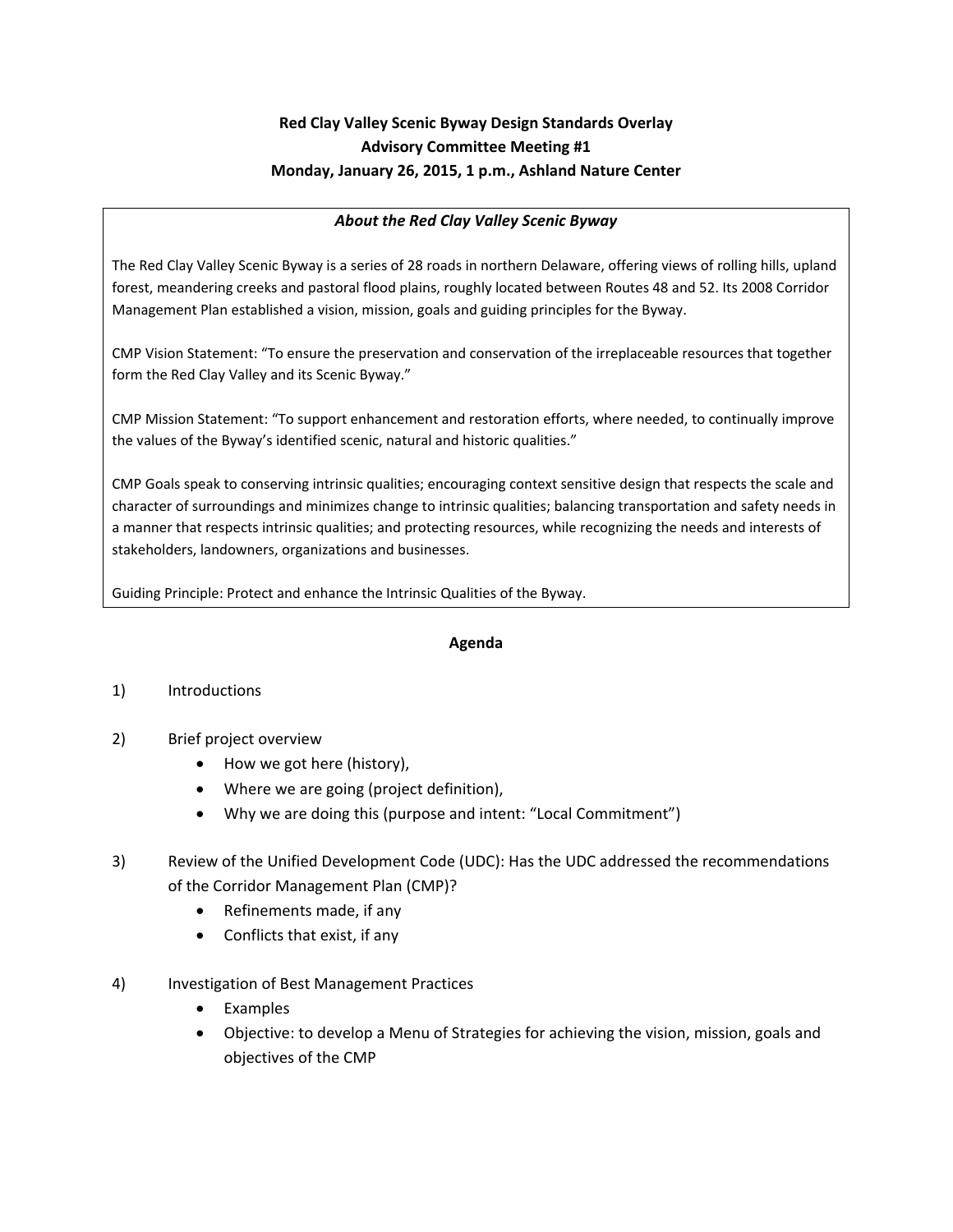- 5) Outreach
	- Goal: To give the public access to the planning effort and the opportunity to comment on implementation strategies
	- Website/publicity
	- Public Workshop
- 7) Schedule/ Next Steps/ Roles and responsibilities/ Q&A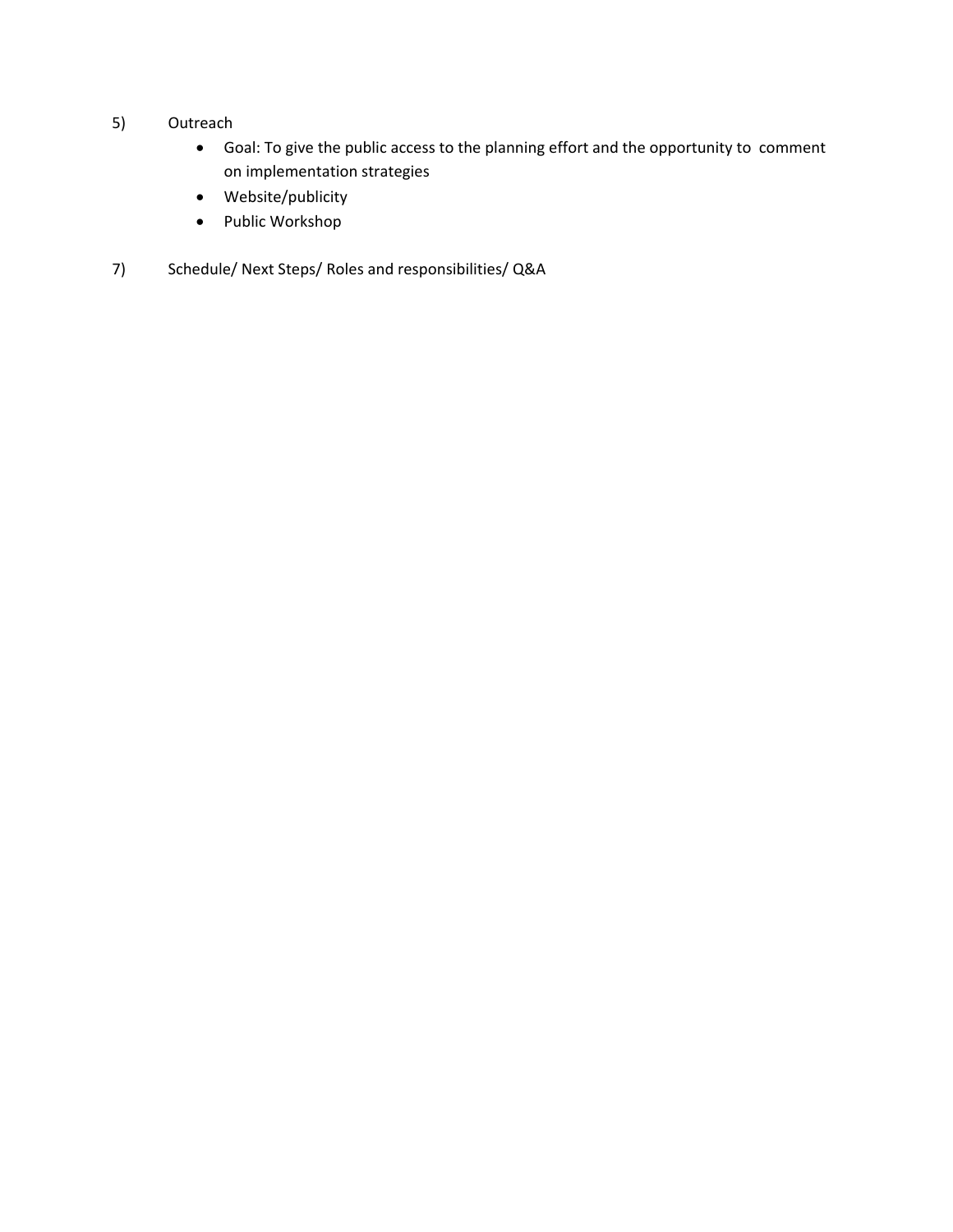# Red Clay Valley Scenic Byway Design Standards Overlay Scope of Work Gaadt Perspectives, LLC and Townscape Design, LLC

# **Project Team**

Gaadt Perspectives LLC and Townscape Design LLC will partner in the preparation of Design Standards for the Red Clay Valley Scenic Byway under contract with the Wilmington Area Planning Council (WILMAPCO). Gaadt Perspectives LLC will be the project lead and will coordinate all aspects of the project. Townscape Design LLC and its team will provide essential project support in the areas of design standard best practices, report preparation, public outreach, and graphics. Together, Gaadt Perspectives LLC and Townscape Design LLC can provide an extensive array of services in land use planning, landscape architecture, transportation planning, environmental planning, sustainable development, ordinance preparation, site design, GIS, and engineering.

Mr. John Gaadt of Gaadt Perspectives LLC will serve as project manager. He will coordinate outreach and education, assist with the development of a "menu of strategies", coordinate the preparation of regulatory design standards and supplemental guidelines, coordinate GIS mapping, and prepare interim and final reports.

Mr. David Ager of Townscape Design LLC will assist Mr. Gaadt on all aspects of the project. He will play a lead role on research for the "menu of strategies", assist with outreach and education (including the preparation of display graphics and PowerPoint presentations), coordinate team assessment of design standards and supplemental guidelines, prepare interim and final reports, and coordinate graphics preparation. Townscape Design LLC will also utilize subconsultant services for issues related to transportation planning and civil engineering, as needed, to successfully complete the project. All such services will be coordinated through Mr. Ager pursuant to the scope of work and approved by Mr. Gaadt.

Our work program and scope of work assumes a level of support from WILMAPCO and its planning partners in certain areas such as access to GIS databases, printing of meeting graphics and other support services outlined in the RFP.

Together, Mr. Gaadt, Mr. Ager and their firms will undertake the following scope of work.

# **Project Understanding**

#### Goals and Objectives

The Red Clay Valley Scenic Byway Corridor Management Plan (CMP) is a comprehensive and articulate planning document. It builds on the compendium of research that preceded it, and it sets forth a clear path for implementation through its vision, mission statement, goals, objectives, and strategies. This byway effort is the first watershed-based byway planning effort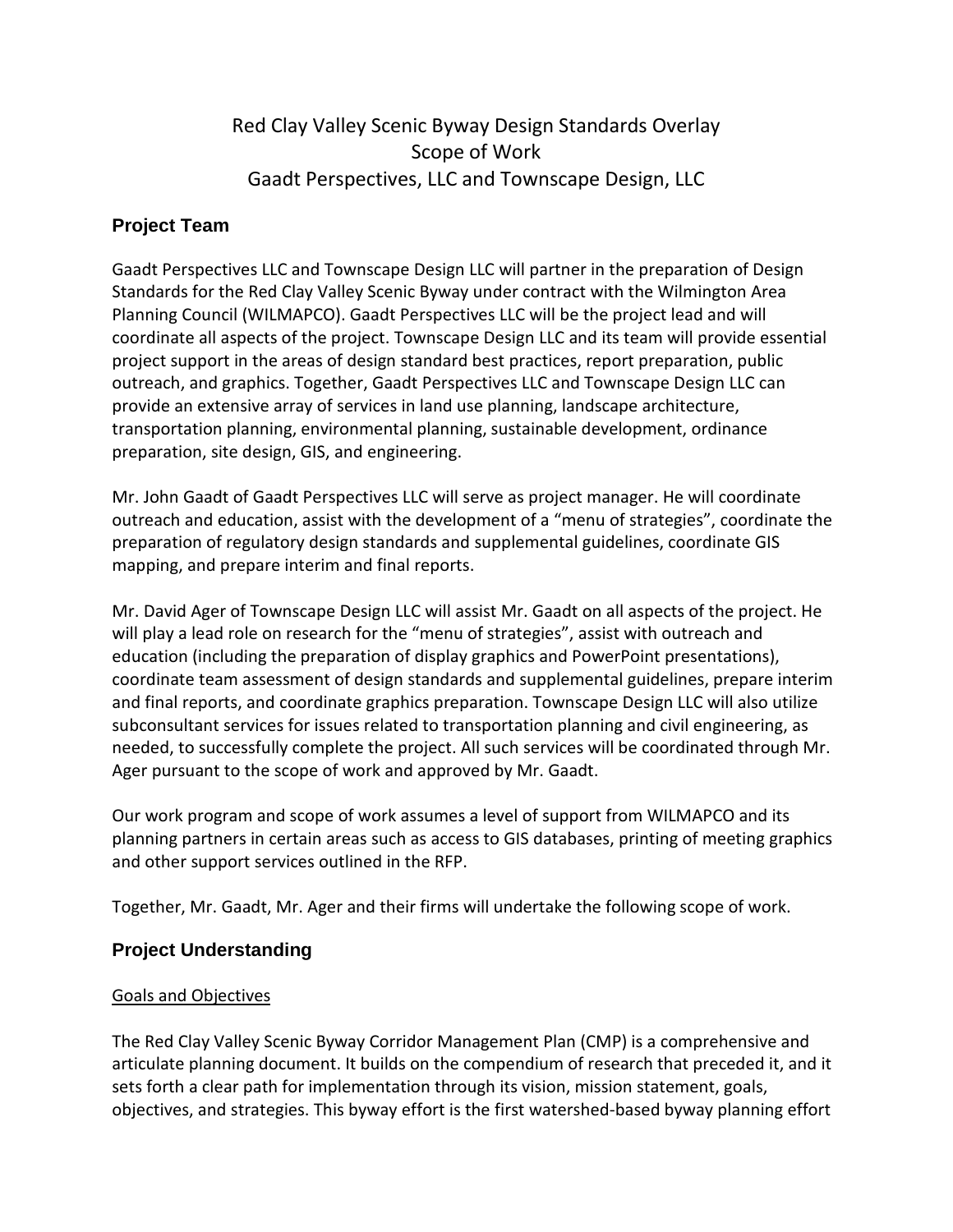in the country and the approach to developing design standards will need to reflect the Byway's unique diversity and stakeholder interests.

We also understand the strong grass-roots support for this project and the open approach of stakeholder input that the CMP has been built on. We also understand our role in the next step in the evolution of the Red Clay Valley Scenic Byway: the Design Standards Overlay.

As stated in the CMP, the vision is to "ensure the preservation and conservation of the irreplaceable resources that together form the Red Clay Valley and its Scenic Byway."

We particularly take note of Goals 3 and 4 as a foundation for our effort in this project, which include context sensitive design strategies and restoration and enhancement efforts that include potential refinements to the Unified Development Code and the creation of the design standards and overlay.

We also understand the importance of the Planning Partners and key stakeholders, some listed in the RFP and others mentioned in the CMP and the critical role and input that they will have in the creation of the Design Standards and Overlay. We will work with WILMAPCO, and it's Planning Partners, including New Castle County's Department of Land Use, DelDOT, the Delaware Nature Society, and the Red Clay Valley Scenic Byway Alliance to develop the design standards and provide stakeholder coordination.

#### Scope of Work

Our efforts will be comprehensive and include the entire designated scenic byway, which includes all 28 roads, 94 visual accents, 11 vista points, 117 historic resources, and innumerable natural resources.

Our team, in collaboration with WILMAPCO and New Castle County (NCC) will coordinate several stakeholder meetings that will include meetings with the Advisory Committee, public workshops for the broader community and the development of material for inclusion on the project's web site. This will be similar to a web site Townscape Design created for a civil war encampment and reenactment as a part of a cultural tourism strategy they developed for a small rural community in Maryland.

Our services will also include a review of the status of CMP implementation and update of the Unified Development Code ("UDC"). We will identify code sections that have been modified to meet the goals of the CMP and others that may need revision. The review of the UDC will include, but not necessarily be limited to Article 4 (Density and Bulk Standards, Article 10 (Environmental Standards), Article 15 (Historic Resources), Article 22 (Drainage, Utilities, Septic Systems, Parking, Loading and Lighting), Article 23 (Landscaping, Trees, and Erosion), and Article 27 (Maintenance Corporations, Open Space and Common Facilities). Relevant sections of the CMP include, but are not limited to, Goal 3, Objective 3-1, Strategies 3-1.1 and 3-1.2; Objective 3-2, Strategies 3-2.1; and Goal 4, Objective 4-1, Strategies 4-1.1, and 4-1.2.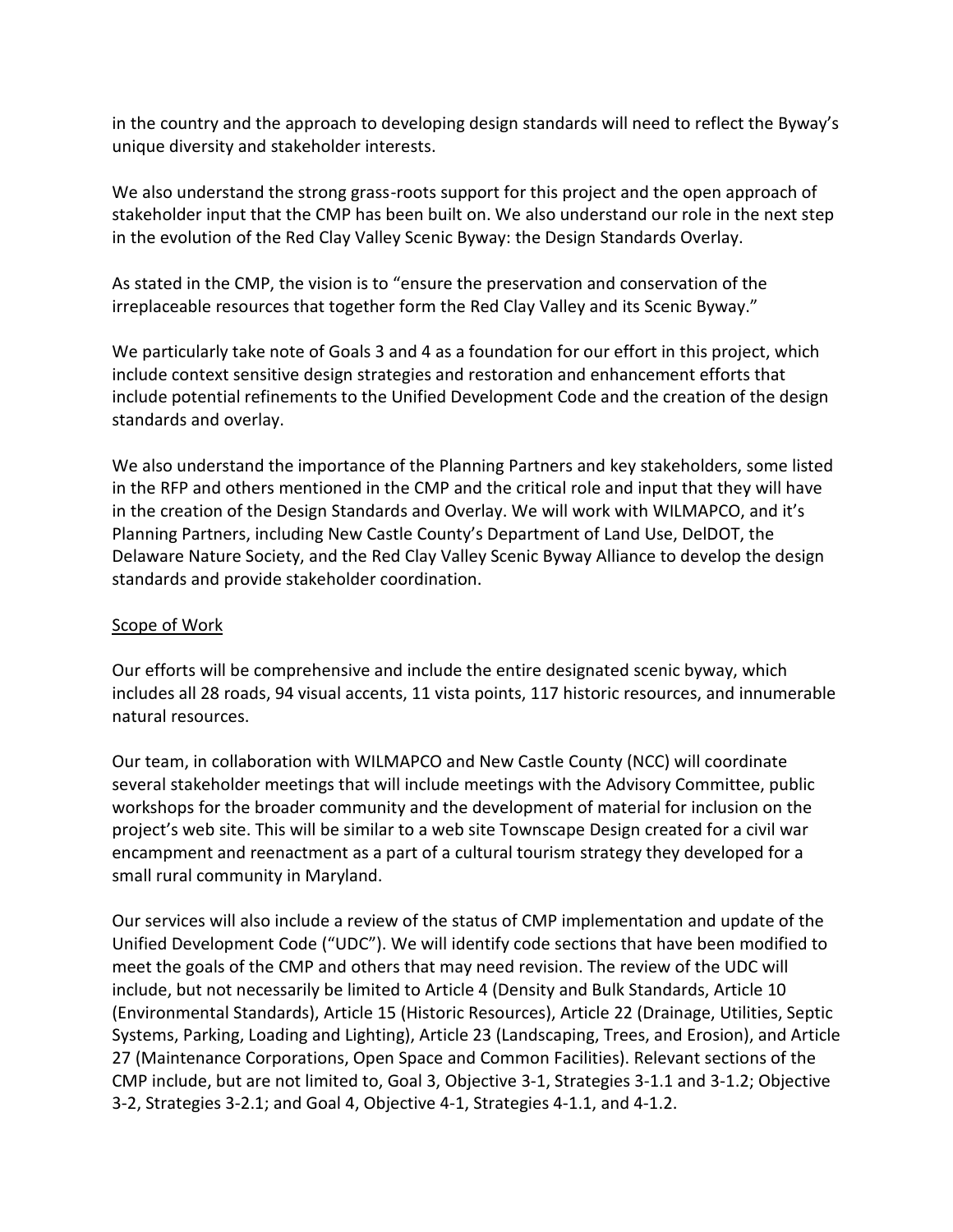This work will culminate in the development of the Byway Corridor Design Standards for future development and redevelopment in the watershed. Alternative approaches will be analyzed and presented to the Planning Partners and stakeholders for consideration. The draft will be in 'track changes' format so all parties can easily see changes to the UDC and the changes as discussions occur at the committee level.

Finally, our team will work with New Castle County and the Department of Land Use as the document makes its way through the hearing process.

#### Approach

Our approach is simple, rural is rural and enhancement and protection of a place's resources must be contextual and appropriate to the place. Conventional zoning is not a solution, it is the problem for a unique circumstance such as the Red Clay Valley Scenic Byway.

Every place is unique and the essence of that place is found in its intrinsic qualities. By definition then, each approach is 'customized' for the place in which it is proposed. Our approach is to always build on history and precedent, and to problem solve in a holistic way, looking at all of the interdependent systems.

The Delaware Nature Society and NCC have diligently identified and cataloged Red Clay Valley's qualities that make it unique and special. It is the responsibility of this next step to put in place the regulatory framework that will protect these resources. We will draw from the abundant data provided in the CMP, from our personal knowledge on similar projects, and from the vast array of documented techniques of others.

A general approach to creating the necessary regulatory framework for success in the Red Clay Valley would have three parts to it: ecological, aesthetic, and regulatory. The ecological precedents are many, with examples such as the Valleys Plan approach in Baltimore County, authored by Ian McHarg. This approach is strongly supported by the 'Environment First' direction found in the UDC.

A second component of our approach would include 'Rural by Design', to coin a phrase from Randall Arendt, with whom members of the team have worked. Each particular aspect of renovation and new development would have an appropriate rural character and scale. Again, this approach and the principles of "Conservation Design" have been utilized by NCC for many years. In the RFP, this approach is referred to as contextual sensitivity and it is fully endorsed by our team.

Finally, the policy and regulatory component of our approach would include a 'menu of strategies'. This menu would include prescriptive codes, incentivized approaches, purchase options, and performance based zoning. It is our opinion that the public will need strict guidance on meeting the goals and objectives of the CMP, but will also need a vast array of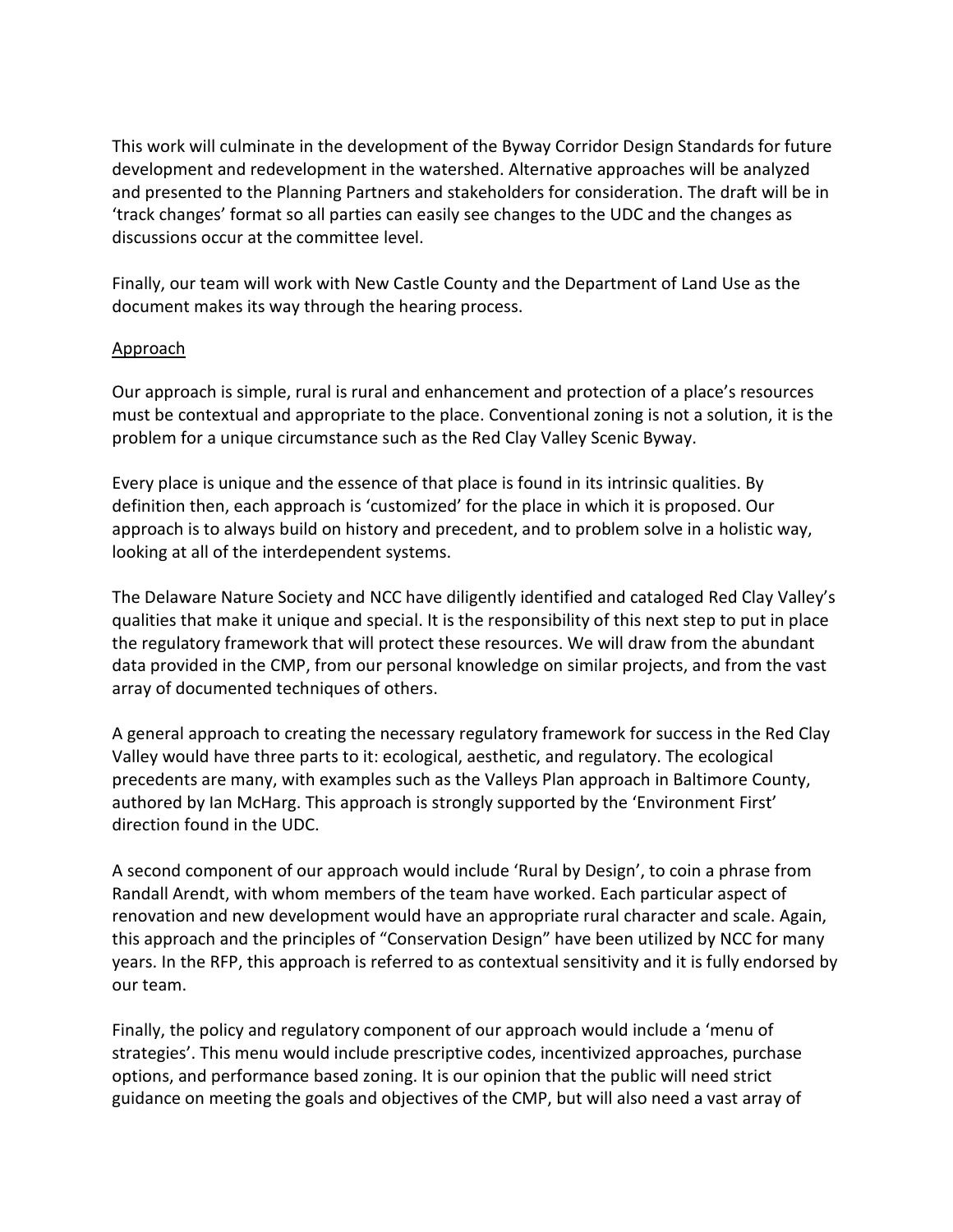tools in order to accomplish the task and to offer unique solutions for each new, and yet undiscovered challenge. Part of the development of the "menu" will also involve a review of best practices from around the country.

All of these suggestions will be fully vetted with the Planning Partners, the Advisory Council and the general public through a very open, transparent and lengthy conversation before developing the draft approach and entering into the more formal and legal hearing process.

Some of the approaches and techniques we have familiarity with and will offer in the early discussions include:

- The use of a rural-to-urban transect model;
- Conservation and cluster design techniques (already used to some extent in the UDC);
- Rural Design Guidelines, in order to build hamlets and villages, and not subdivisions;
- Zoning techniques such as a Transfer of Development Rights, and Building Rights **Termination**

Transfers (again, partially utilized in the UDC today);

- Voluntary and Incentivized easement and development right restrictions;
- Viewshed analysis and, in keeping with the watershed analogy found in the CMP, we would introduce a visual performance standard that is based on the concept of "Avoidance first, Minimization second, and Mitigation third";
- A sustainable landscapes approach, celebrating native species, in alignment with the guidance of the CMP;

All of these approaches would fall under the general guidance of the CMP and the umbrella concept of Context Sensitive Design found in the CMP and the RFP. It is also important to offer creativity and flexibility in the overall process so as to avoid the cookie-cutter, one-size-fits-all approach adopted by some that only leads to a poor quality environment.

From a process standpoint, we suggest a three-phased approach. The first phase would include the required start up tasks identified in the RFP but would also include a seamless stakeholder involvement process. These early meetings will allow general discussions on approach and intent, as well as a discussion of the history of the project and where we are today. They will be both conversational and educational. We would include several visual examples and case studies for reference and analysis, as well as undertake a review of best practices from around the country. The outcome of these meetings will be the establishment of a 'Menu of Strategies' (phase two).

The third phase of our approach would be the analysis of the different alternatives, refinement of the approach, and the preparation of draft ordinance language for consideration by the Planning Partners and key stakeholders. During this phase, we anticipate the Menu of Strategies transitioning into a "Scenic Byways Pattern Book" that could accompany appropriate ordinance language. We foresee significant involvement and feedback from Department of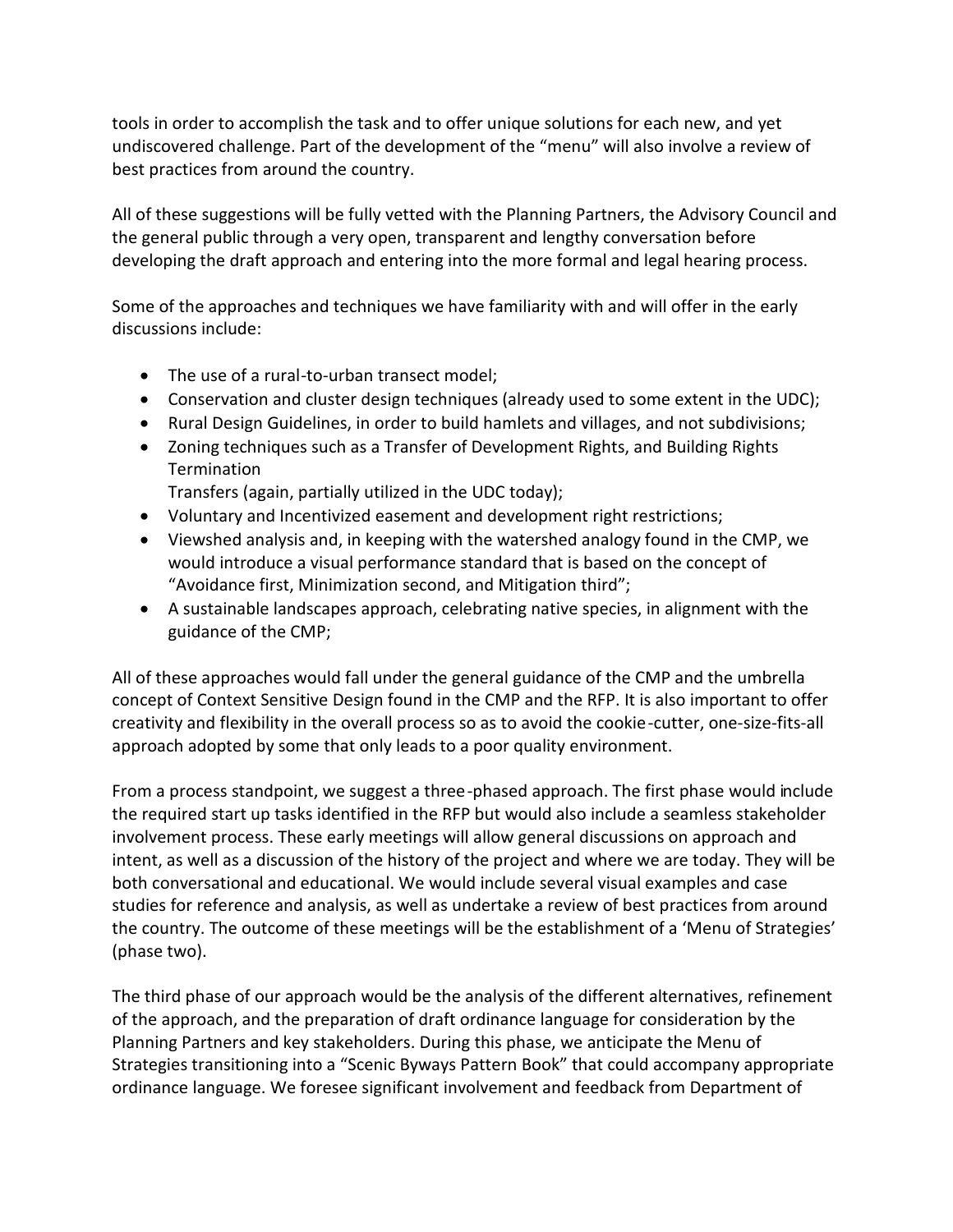Land Use staff during this phase of the project, given their knowledge of the UDC and experience with the ordinance adoption process.

Upon formal resolution and adoption of an approach, the final phase of report preparation and formal adoption, as appropriate, would take place.

# **List of Deliverables:**

Phase 1 – Outreach and Education.

- Advisory Committee/ Public Meetings:
	- o Prepare meeting agendas and presentation material.
	- o Appropriate meetings.\*
	- o Prepare meeting minutes, including written record of all public comments.
- Review Status of CMP Implementation:
	- o Review and document UDC refinements in support of CMP goals.
	- o Identify and document UDC language in conflict with CMP goals.
	- o Undertake a review of best practices from around the country.

Phase 2 – Menu of Strategies.

- Prepare a menu of strategies as an outgrowth of Phase 1 feedback.
- Present strategy alternatives to Advisory Committee.
	- o Prepare meeting agendas and presentation material.
	- o Appropriate meetings.\*
	- o Prepare meeting minutes, including written record of all public comments.
- Refine the Menu of Strategies based on Feedback.
- Start draft Final Report and circulate to Advisory Committee for review.

Phase 3 – Regulatory Framework/ Design Standards

- Prepare draft language for UDC refinement.
- Prepare draft supplemental guidelines, if identified as appropriate in Phase 2, and transition the menu of strategies to a scenic byways pattern book.
- Prepare Final Report and submit to Advisory Committee.
- Assist New Castle County in formal Adoption, as feasible.
	- o Prepare presentation material.
	- o Attend and testify at two hearings, where appropriate and within the scope and timing of the project.
	- o Prepare meeting minutes (excluding written record of all public comments, conceivably provided by a hearing reporter).

**\*** We anticipate the following meeting schedule:

- $1<sup>st</sup>$  Advisory Committee Meeting/ Public Meeting (kick-off meeting byway history, purpose of project & CMP/UDC implementation review),
- $2<sup>nd</sup>$  Advisory Committee Meeting (Menu of Strategies),
- Public Meeting (byway history, purpose of project, status/ efforts to date),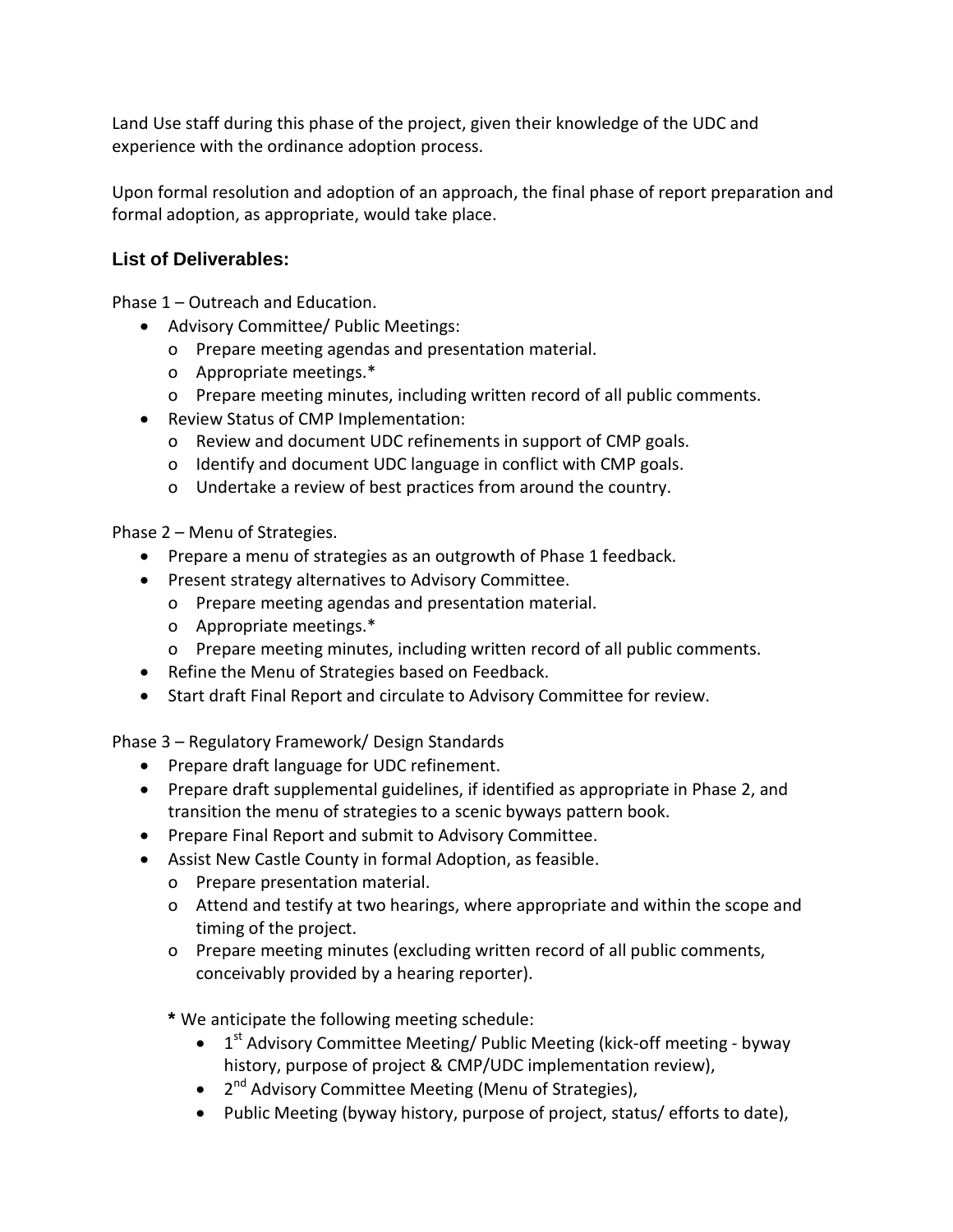- 3<sup>rd</sup> Advisory Committee Meeting (draft final report and scenic byways pattern book),
- $\bullet$  4<sup>th</sup> Advisory Committee Meeting/ Public Meeting (final report, pattern book, and recommended ordinance language),
- Two Public Hearing(s), as feasible.
- We also anticipate four to five meetings throughout the process with NCC Land Use staff to develop and refine the design standards for incorporation into the UDC.

#### **Cost Estimate**

| Fee by Phase                                        |             |
|-----------------------------------------------------|-------------|
| <b>Start Up</b>                                     | \$1,350.00  |
| Phase 1                                             | \$16,805.00 |
| Phase 2                                             | \$27,505.00 |
| Phase 3                                             | \$16,955.00 |
| <b>Close out, Misc Meetings and Undefined Tasks</b> | \$4,970.00  |
| <b>Reimbursable Budget</b>                          | \$2,415.00  |
| <b>Total Project Budget</b>                         | \$70,000.00 |

Note: Some costs may be reallocated to accommodate project needs, Advisory Committee review and Public interaction. Total project costs will not exceed \$70,000.00. Status reports will be submitted monthly with invoices.

# **Project Schedule**

It is anticipated that this process will take approximately nine months to complete. The three phases outlined above will occur sequentially.